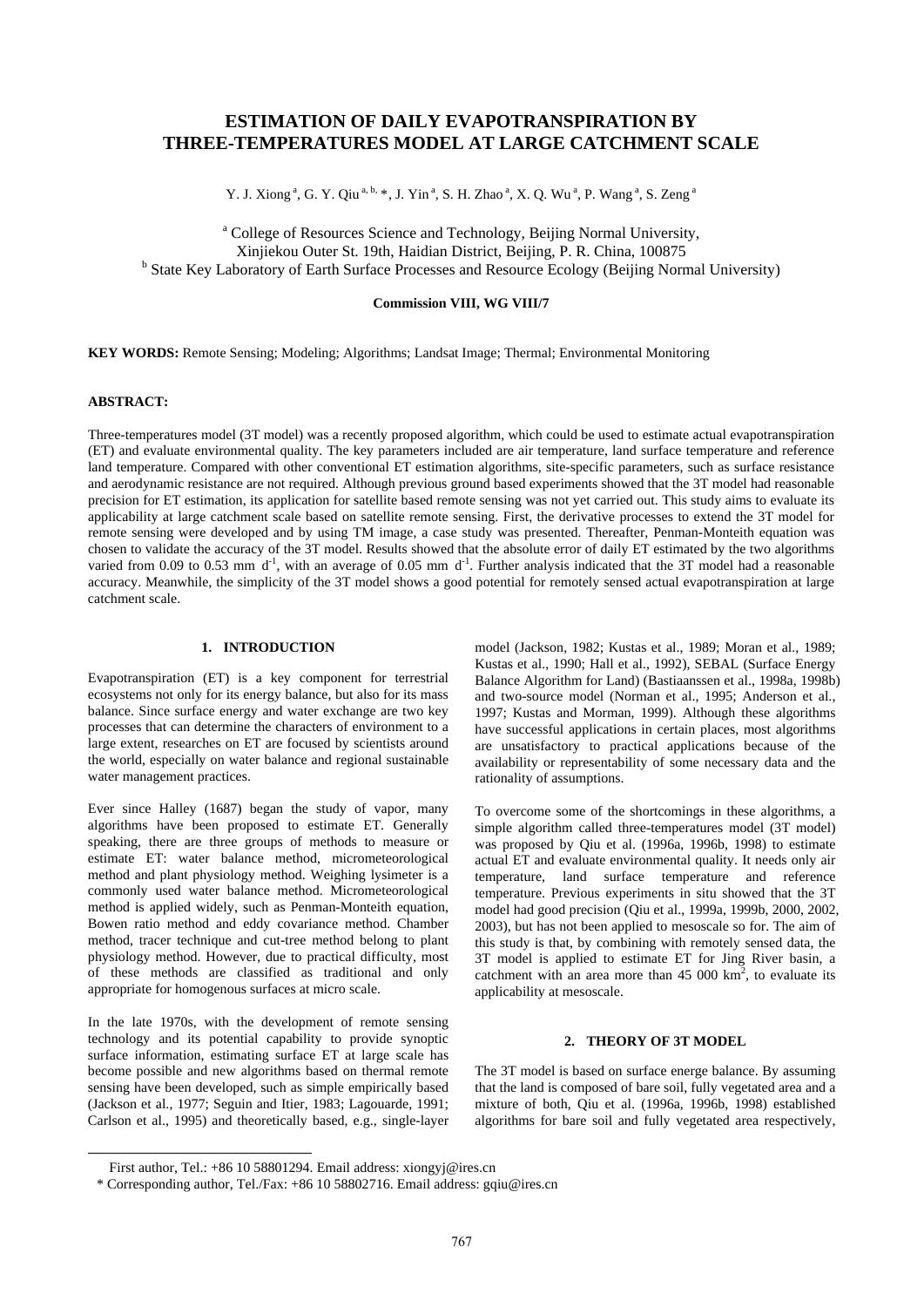thereafter fractional vegetation cover was introduced to calculate ET for the mixture of both by weighing the soil evaporation and vegetation transpiration.

According to the general energy balance equation, energy exchange just above the bare soil can be express as

$$
LE = R_n - G - H \tag{1}
$$

where *LE* is the latent heat flux, of which *L* is the latent heat of vaporization with a value of  $2.49 \times 10^6$  W/(m<sup>2</sup> mm) and *E* is the soil evaporation;  $R_n$  is the net radiation at the soil surface in  $W/m^2$ ;  $\tilde{G}$  is soil heat flux in  $W/m^2$ ; *H* is the sensible heat flux between soil and atmosphere in  $W/m^2$ , which can be derived from the following equation as

$$
H = \frac{\rho C_p (T_S - T_a)}{r_a} \tag{2}
$$

where  $\rho$  is the air density in kg/m<sup>3</sup>,  $C_p$  is the specific heat at constant pressure in MJ/(kg °C);  $T_s$  is the soil surface temperature and  $T_a$  is the air temperature in degree;  $r_a$  is the aerodynamic resistance in s/m, the diffusion resistance of the air layer.

By introducing a dry soil without evaporation (reference surface, *E*=0), Qiu et al. (1998) assumed that the atmosphere condition around the reference surface might not be significantly changed and the aerodynamic resistance of the dry soil and the around drying soil was the same, under this condition  $r_a$  of the drying soil could be calculated by combining Eq. (1) and Eq. (2).

$$
r_a = \frac{\rho C_p (T_{sd} - T_a)}{R_{nd} - G_d} \tag{3}
$$

where  $T_{sd}$ ,  $R_{nd}$  and  $G_d$  are, respectively, soil temperature, net radiation and soil heat flux of the dry soil (reference site).

When combining Eqs. (1) to (3), evaporation (E) for bare soil can be derived by

$$
LE = R_n - G - (R_{nd} - G_d) \frac{T_s - T_a}{T_{sd} - T_a}
$$
 (4)

With the same method and by introducing an imitation canopy (a canopy without transpiration,  $T=0$ ),  $r_a$  of the vegetation could be estimated using the following formula:

$$
r_a = \frac{\rho C_p (T_{cp} - T_a)}{R_{np}}\tag{5}
$$

where  $T_{cp}$  and  $R_{np}$  are, respectively, temperature and net radiation of the imitation canopy (reference site).

Thus, when combining Eq. (1), Eq. (2) and Eq. (5), formula of transpiration (T) for fully vegetated area can be obtained as

$$
LT = R_n - R_n p \frac{T_c - T_a}{T_{cp} - T_a} \tag{6}
$$

where  $T_c$  is vegetation canopy temperature.

By introducing the fractional vegetation cover, *f*, ranging from 0 to 1 (0 for non-vegetation cover and 1 for fully vegetation cover), ET for soil and vegetation mixed area can be weighed as

$$
ET=(1-f)E+fT\tag{7}
$$

where *f* is defined by Kerr et al. (1992) as

$$
f = \frac{NDVI - NDVI_{\text{min}}}{NDVI_{\text{max}} - NDVI_{\text{min}}}
$$
(8)

where NDVI (normalized difference vegetation index) can be retrieved from reflectance of red and near-infrared band, *αr* for the former and  $a_{nir}$  for the latter, of remotely sensed data using the following equation:

$$
NDVI = \frac{\alpha_{nir} - \alpha_r}{\alpha_{nir} + \alpha_r} \tag{9}
$$

where *NDVI<sub>max</sub>* and *NDVI<sub>min</sub>*, correspond to the values of **NDVI** for bare soil and a surface with a fractional vegetation cover of l00%, respectively.

The other two kind of unknown parameters in the 3T model are net radiation  $R_n$  and soil heat flux  $G$ . If the model is used on small scale, e.g., on plot, these two parameters can be measured; if the scale becomes larger, especially to meoscale, it is difficult to measure  $R_n$  or  $G$ . In this case, remote sensing could be an effective alternative method, and  $R_n$  and  $G$  can be estimated using the flowing algorithms:

$$
R_n = R_{swd} - R_{swu} + R_{lwd} - R_{lwu}
$$
\n<sup>(10)</sup>

where  $R_{swd}$ ,  $R_{swu}$ ,  $R_{lwd}$  and  $R_{lwu}$  stand for the incoming shortwave and outgoing shortwave radiation and incoming longwave and outgoing longwave radiation respectively.

$$
R_{swd} = \tau \cdot S \cdot E_0 \cdot \cos \theta \tag{11}
$$

$$
\tau = 0.75 + 2 \times 10^{-5} \times h \tag{12}
$$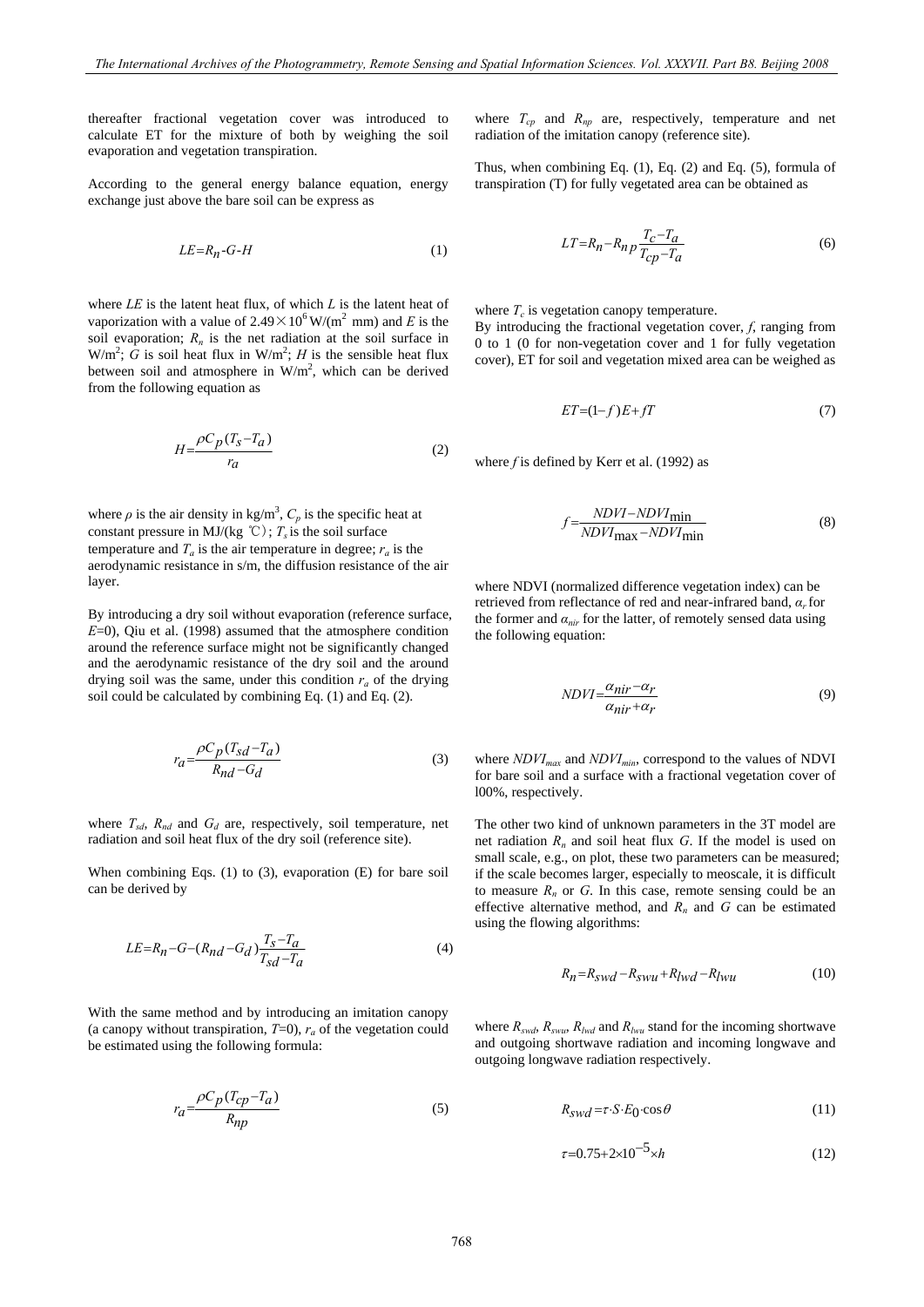$$
E_0 = 1 + 0.033 \cos(2\pi d_n / 365) \tag{13}
$$

where  $\tau$  is the atmospheric transmittance coefficient and can be derived from measurements at the meteorological station, or from elevation (*h*, in meter) using Eq. (12) proposed by Allen et al. (1994); *S* is the solar constant (1 367 W/m<sup>2</sup>);  $E_0$  is the eccentricity correction factor and can be calculated with  $d_n$ (Allen et al., 1998), the number of the day in the year between 1 (1 January) and 365 or 366 (31 December); *θ* is the solar zenith angle in radian.

$$
R_{SWU} = \alpha R_{SWd} \tag{14}
$$

where  $\alpha$  is the surface albedo, and can be calculated with remote sensing data as proposed by Liang (2001).

$$
R_{lwd} = \sigma \cdot \varepsilon_a \cdot (T_a + 273.15)^4 \tag{15}
$$

$$
\varepsilon_a = 9.2 \times 10^{-6} \times (T_a + 273.15)^2 \tag{16}
$$

where  $\sigma$  is the Stefan-Boiltzmann constant  $(5.67 \times 10^{-8} \text{ W/m}^2)$ K<sup>4</sup>));  $\varepsilon_a$  is the atmospheric emissivity and can be calculated from practical approaches such as Eq. (16) proposed by Swinbank (Campbell and Norman,1998); *Ta* is air temperature in Celsius.

$$
R_{lwu} = \sigma \cdot \varepsilon_s \cdot T_s^4 \tag{17}
$$

where  $\varepsilon$ <sub>*s*</sub> is surface emissivity and  $T_s$  is land surface temperature in Kelvin, which can be retrieved from remote sensing data.

Soil heat flux can be estimated from net radiation as suggested by Su et al. (2001)

$$
G = R_n \left[ \Gamma_c + (1 - f) \cdot (\Gamma_s - \Gamma_c) \right] \tag{18}
$$

where  $\Gamma_c$  and  $\Gamma_s$  are empirical coefficient:  $\Gamma_s = 0.315$  (Kustas and Daughtry, 1990) and  $\Gamma_c = 0.05$  (Monteith, 1973).

When applying the 3T model at large catchment scale, it is important to find out the reference site of bare soil or fully vegetated area. Usually the temperature of the reference site has the maximum value, according to this, the reference site can be determined. Thus reference temperature of bare soil or canopy,  $T_{sd}$  or  $T_{cp}$ , is respectively obtained as the maximum temperature of bare soil or canopy,  $T_s$  or  $T_c$ , in a given image or in a given area, with which reference value of  $R_n$  or  $G$  can be calculated.

With all the needed inputs of 3T model (Table 1) are available, instantaneous ET can be estimated; thereafter daily ET can be derived by (Xie et al., 1991)

$$
ET_d = \frac{ET_i \cdot 2N_E}{\pi \cdot \sin(\pi \cdot t / N_E)}
$$
(19)

where  $ET_d$  is daily ET and  $ET_i$  is instantaneous one at any timeof-day;  $N_E$  is the daily ET hours and equals to the time interval between sunrise and sunset minus two; *t* is the time interval between sunrise and the data-collecting time of the satellite sensor passing by.

| input parameter     | source                                                                                                                      | advantages                                                                                                                 |  |  |
|---------------------|-----------------------------------------------------------------------------------------------------------------------------|----------------------------------------------------------------------------------------------------------------------------|--|--|
| temperature station | air meteorological                                                                                                          | easy to obtain                                                                                                             |  |  |
|                     | surface retrieve from remote<br>temperature sensing data                                                                    | there are land surface<br>temperature products, or<br>the algorithms to retrieve<br>land surface temperature<br>are mature |  |  |
|                     | net radiation retrieve from remote<br>sensing data                                                                          | the algorithms to retrieve<br>net radiation are mature                                                                     |  |  |
| flux                | soil heat calculate from net<br>radiation                                                                                   | easy to calculate                                                                                                          |  |  |
| site                | the parameters of<br>parameters reference site can be<br>of reference obtained from the<br>above results<br>correspondingly | reference site<br>is<br>determined<br>by<br>the<br>maximum surface<br>temperature, thus it is<br>easy to obtain            |  |  |

Table 1 Parameters needed in the 3T model

#### **3. MODEL APPLICATION**

In this study, one TM data inside Jing River basin, China (Figure 1), scanned in August  $28<sup>th</sup>$ , 1987 from path 128 and row 35, was adopted as the original data to retrieve land surface temperature (LST), using the mono-window algorithm proposed by Qin et al. (2001). However, it was difficult to separate soil temperature from vegetation canopy temperature with the adopted algorithm, hence the retrieved LST was assumed to be the temperature of bare soil  $(T_s)$  where NDVI less than 0.05, or of canopy  $(T_c)$  where NDVI larger than 0.70, and when DNVI ranging between 0.05 and 0.70, the retrieved LST was assumed to be the mixture of soil and canopy, which could be departed through Eq. (20) (Lhomme et al., 1994).

$$
f \cdot T_{cm} + (1 - f) \cdot T_{sm} = T_{mix}
$$
  
\n
$$
T_{sm} - T_{cm} = a \cdot (T_{mix} - T_a)^m
$$
\n(20)

where  $T_{cm}$  and  $T_{sm}$  are, respectively, the temperature of the foliage and the soil surface;  $T_{mix}$  is the radiometric surface temperature, which was assumed to be the retrieved LST; *a* and *m* are empirical coefficients, because approaches to adjust these parameters are not currently available so that the values of *a* = 0.1 and  $m = 2$  given by Lhomme et al. (1994) were used.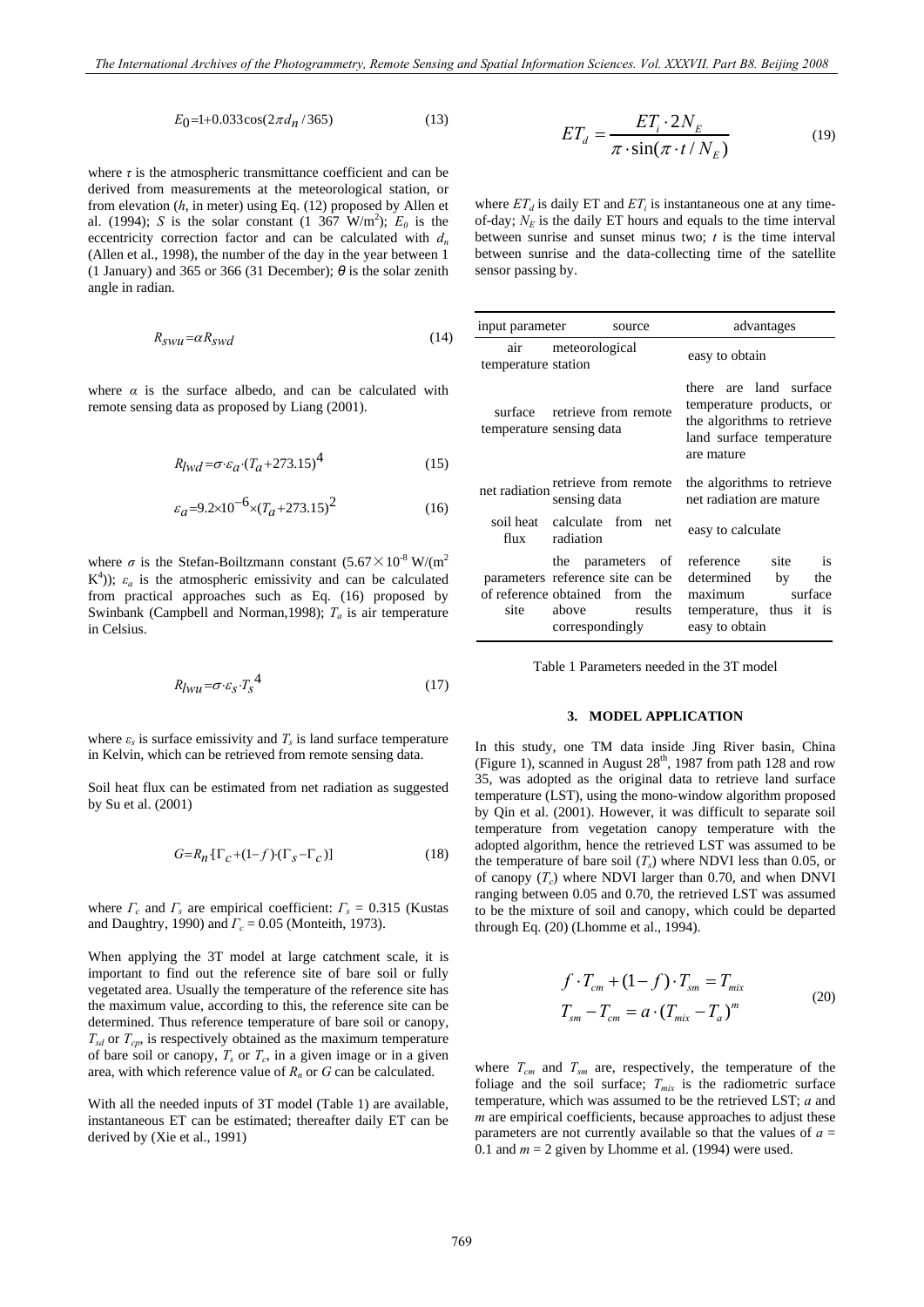The air temperature was interpolated with daily values from several national meteorological stations (Figure 1). Based on the results of LST, interpolated air temperature and some auxiliary data such as DEM, net radiation and soil heat flux were calculated with algorithms in section 2.

By using the 3T model, the instantaneous ET was estimated: the maximum value was 1.5 mm/h; the minimum value was 0 mm/h; and the average was 0.46 mm/h, as shown in Figures 2 and 3, based on which daily ET could be calculated (Figure 4).



Figure 1 Location of the study area



Figure 2 Instantaneous ET (mm/h) estimated by the 3T model based on TM image on August  $28<sup>th</sup>$ , 1987



Figure 3 Histogram of the estimated instantaneous ET (mm/h)



Figure 4 Daily ET (mm/d) based on TM image on August  $28<sup>th</sup>$ , 1987 in Jing River basin

#### **4. MODEL VALIDATION AND DISCUSSION**

In order to validate the accuracy of the 3T model, its results were compared with the results of another study in Jing River basin, in which the ET was estimated using Penman-Monteith (P-M) equation by SWAT model (Kannan et al., 2007). One defect was that the ET resulted from SWAT model was not pixel based, instead it divided the whole river basin into a couple of sub-basins and each sub-basin gave one ET value. Therefore, the validation was based on sub-basin, and daily ET of each sub-basin estimated from the 3T model was averaged for the comparison.

As the area of Jing River basin was larger than one TM image, eight intact sub-basins inside the TM boundary were chosen for a meaningful validation (Figure 4), but TM data was covered by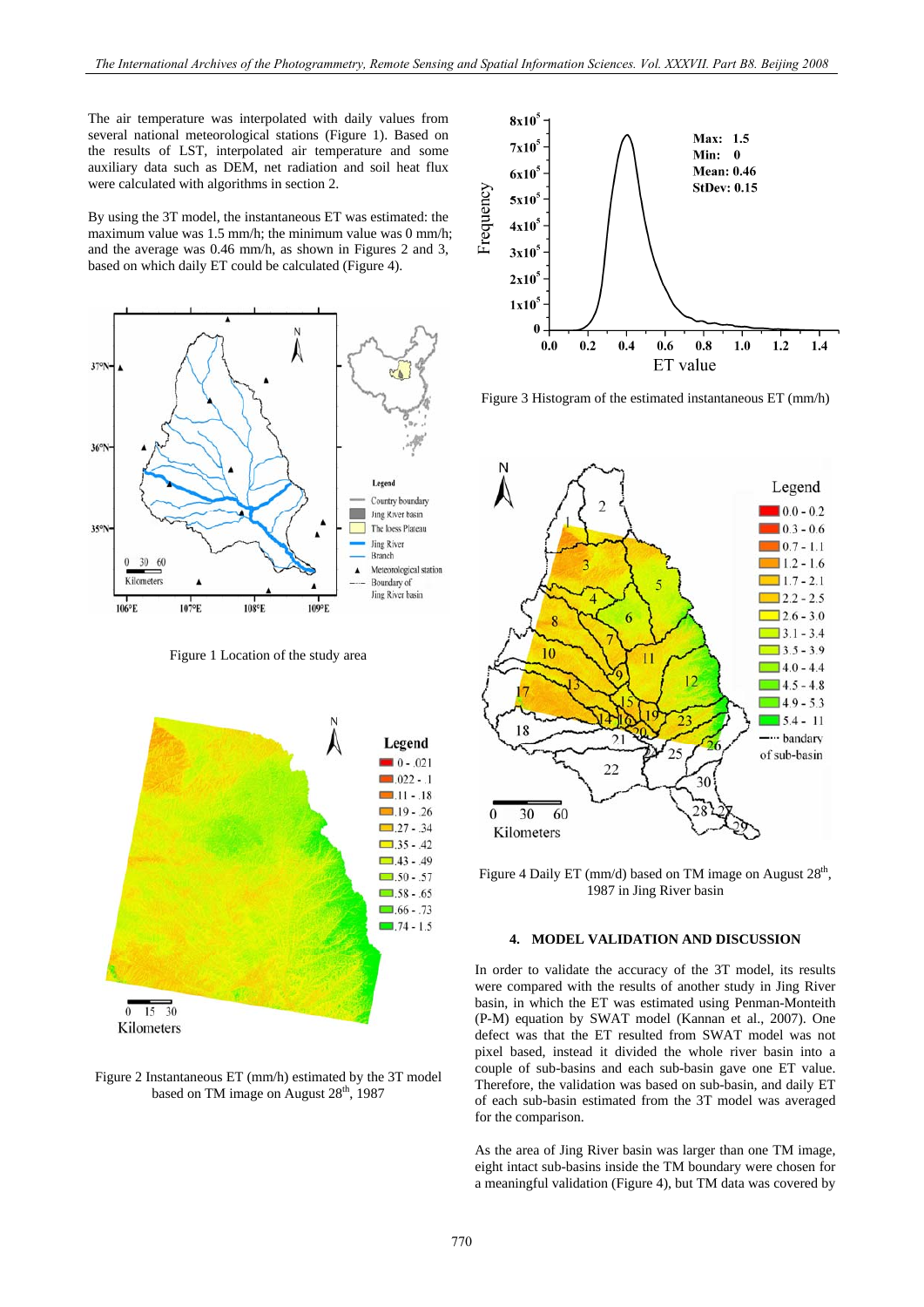cloud in the number six sub-basin and the comparison of this region was eliminated (Table 2). In the seven regions, the maximum daily ET estimated by Penman-Monteith equation was 2.88 mm/d, whereas 3.74 mm/d for the 3T model, and the minimum value estimated by Penman-Monteith equation was 0.92 mm/d, while 2.35 mm/d for the 3T model. In the whole, the maximum absolute error was 2.81 mm/d whereas the minimum was 0.09 mm/d and 0.63 mm/d in average. The RMSE (Root Mean Square Error) was 2.92 mm/d for these seven basins. The results of the other eight partial sub-basin extended outside the TM boundary were also given in Table 2, and the absolute error varied differently.

However, some ET values estimated by SWAT model might be unreasonable as their showed abnormal value. For instance, the value of sub-basin 12 was only 0.92 mm/d, but in this region, at least one third area was covered by forest, how could the transpiration have such a low value? In addition, if considering the average value of the two methods, it was found that the absolute error was only 0.05 mm/d for the six intact sub-basins whereas 0.02 mm/d for the whole sub-basins list in Table 2.

| No. of<br>sub-basin  |                | $ET$ (mm/d) |        | Absolute error  |
|----------------------|----------------|-------------|--------|-----------------|
|                      |                | SWAT (P-M)  | 3T     | $\text{(mm/d)}$ |
|                      | 6              | 1.88        | $\ast$ | *               |
| intact <sup>a</sup>  | 7              | 2.35        | 2.44   | 0.10            |
|                      | 9              | 2.40        | 2.49   | 0.09            |
|                      | 11             | 2.56        | 2.88   | 0.32            |
|                      | 12             | 0.92        | 3.74   | 2.81            |
|                      | 15             | 2.39        | 2.51   | 0.12            |
|                      | 16             | 2.88        | 2.35   | 0.53            |
|                      | 19             | 2.84        | 2.44   | 0.40            |
|                      | averageb       | 2.47        | 2.52   | 0.05            |
| Partial <sup>a</sup> | 3              | 2.86        | 2.34   | 0.52            |
|                      | $\overline{4}$ | 3.35        | 2.73   | 0.62            |
|                      | 5              | 0.92        | 3.04   | 2.12            |
|                      | 8              | 3.37        | 2.42   | 0.96            |
|                      | 10             | 3.42        | 2.41   | 1.01            |
|                      | 13             | 3.68        | 2.39   | 1.29            |
|                      | 14             | 2.87        | 2.50   | 0.37            |
|                      | 17             | 3.44        | 2.11   | 1.33            |
|                      | 23             | 2.93        | 3.27   | 0.34            |
|                      | 25             | 2.94        | 3.63   | 0.69            |

Notice:

a: intact means the boundary of each sub-basin was in the adopted TM imagery, whereas partial means a little part of each sub-basin was outside of the imagery; half of No. 6 watershed is covered by cloud in the TM imagery and the estimated value was eliminated. b: the average value did not include the value of sub-basin 12.

#### Table 2 Comparing of the estimated daily ET between the 3T model and the P-M equation (SWAT)

Statistical results further showed the reasonability of the 3T model (Figure 5). The minimum ET was from bare soil, with 2.25 mm/d on average, the maximum ET was from fully

vegetated areas, with 5.41 mm/d on average, and ET from the mixed land was in the middle, with 2.81 mm/d on average.

#### **5. CONCLUSION**

This study provided a process to extent the 3T model for estimating the ET of larger catchment by remote sensing. After comparing with P-M equation, it was concluded that the 3T model had a reasonable accuracy. Meanwhile, the simplicity of the 3T model shows a good potential for remotely sensed actual evapotranspiration at large catchment scale.



Figure 5 Statistical results of daily ET estimated by the 3T model for different covers on August 28<sup>th</sup>, 1987

#### **REFERENCES**

Allen, R.G., Smith, M., Pereira, L.S., Perrier, A., 1994. An Update for the Calculation of Reference Evapotranspiration. *ICID Bulletin*, 43 (2), pp. 35-92.

Anderson, M. C., Norman, J. M., Diak, G. R., Kustas, W. P., Mecikalski, J. R., 1997. A two-source time-integrated model for estimating surface fluxes using thermal infrared remote sensing. *[Remote Sensing of Environment](http://www.sciencedirect.com/science/journal/00344257)*, 60 (2), pp. 195-216.

Bastiaanssen, W. G. M., Menenti, M., Feddes, R. A., Holtslag, A. A. M., 1998a. A remote sensing surface energy balance algorithm for land (SEBAL). 1. Formulation. *Journal of Hydrology*, 212–213, pp. 198–212.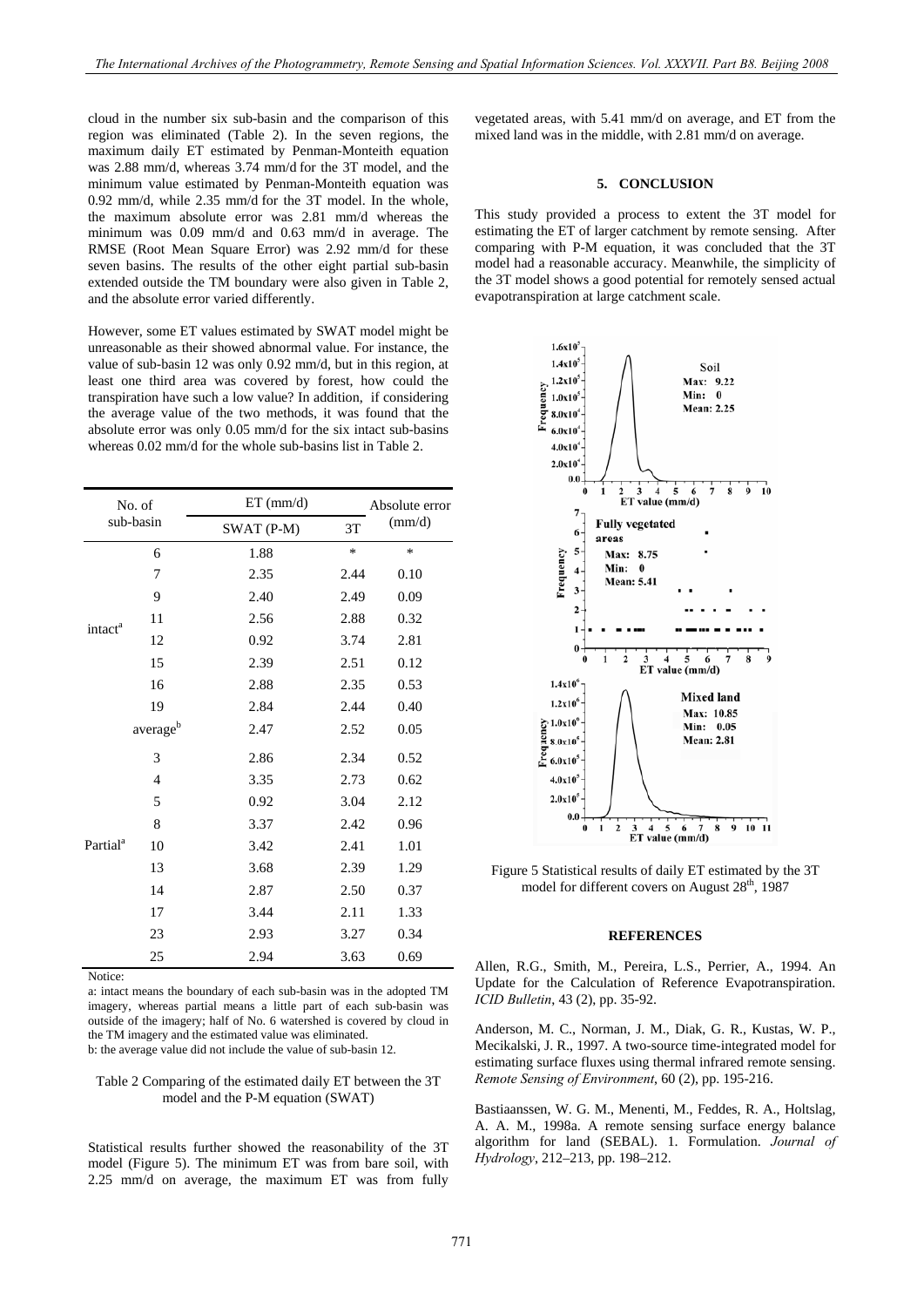Bastiaanssen, W. G. M., Pelgrum, H., Wang, J., Ma, Y., Moreno, J. F., Roerink, G. J., 1998b. A remote sensing surface energy balance algorithm for land (SEBAL). Part 2, pp. Validation. *Journal of Hydrology*, 212–213, pp. 213–229.

Campbell, G. S., Norman, J. M., 1998. *An introduction to environmental biophysics (Second edition)*. New York, Springer Press, pp. 164.

Carlson, T. N., Capehart, W. J., Gillies, R. R., 1995. A new look at the simplified method for remote sensing of daily evapotranspiration. *Remote Sensing of Environment*, 54, pp. 161-167.

Hall, F. G., Huemmrich, K. F., Goetz, S. J., Sellers, P. J., Nickerson, J. E., 1992. Satellite remote sensing of surface energy balance: success, failures and unresolved issues in FIFE. *Journal of Geophysics Research*, 97, pp. 19061-19089.

Hally, E., 1687. An estimate of the quantity of vapor raised out of the sea by warmth of sun. *Philosophical Transactions of the Royal Society of London*, 16, pp. 366-370.

Jackson, R. D., 1982. Soil moisture inferences from thermalinfrared measurements of vegetation temperatures. *IEEE Transition Geosciences of Remote Sensing*, 20, pp. 282-285.

Jackson, R. D., Reginato, R. J., Idso, S. B., 1977. Wheat canopy temperature: a practical tool for evaluating water requirements, *Water Resource Research*, 13, pp. 651-656.

Kannan, N., White, S. M., Worrall, F., Whelan, M. J., 2007. Sensitivity analysis and identification of the best evapotranspiration and runoff options for hydrological modelling in SWAT-2000. Journal of Hydrology, 332 (3-4), pp. 456-466.

Kerr, Y. H., Lagouarde, J. P., Imbernon, J., 1992. Accurate land surface temperature retrieval from AVHRR data with use of an improved split window algorithm. *Remote Sensing of Environment*, 41 (2-3), pp. 197-209.

Kustas, W. P., Choudhury, B. J., Moran, M. S., Reginato, R. J., Jackson, R. D., Gay, L. W., Weaver, H. L., 1989. Determination of sensible heat flux over sparse canopy using thermal infrared data. *Agricultural and Forest Meteorology*, 44 (3-4), pp. 197-216.

Kustas, W. P., Daughtry, C. S. T., 1990. Estimation of the soil heat flux/net radiation ratio from spectral data. *Agricultural and Forest Meteorology*, 49 (3), pp. 205-223.

Kustas, W. P., Moran, M. S., Jackson, R. D., Gay, L. W., Duell, L. F. W., Kunkel, K. E., Matthias, A. D., 1990. Instantaneous and daily values of the surface energy balance over agricultural fields using remote sensing and a reference field in an arid environment. *Remote Sensing of Environment*, 32 (2-3), pp. 125-141.

Kustas, W. P., Norman, J.M., 1999. Evaluation of soil and vegetation heat flux predictions using a simple two-source model with radiometric temperatures for partial canopy cover. *Agricultural and Forest Meteorology*, 94 (1), pp. 13–29.

Lagouarde, J. P., 1991. Use of NOAA-AVHRR data combined with an agrometeorological model for evaporation mapping. *International Journal of Remote Sensing*, 12 (9), pp. 1853-1864. Lhomme, J. –P., Monteny, B., Amadou, M., 1994. Estimating sensible heat flux from radiometric temperature over sparse millet. Agricultural and Forest Meteorology, 68, pp. 77-91.

Liang, S. L., 2001. Narrowband to broadband conversions of land surface albedo I Algorithms. *Remote Sensing of Environment*, 76 (2), pp. 213-238.

Monteith, J. L., 1973. *Principles of environmental physics (Second edition)*. London, Edward Arnold Press, pp. 241.

Moran, M. S., Jackson, R. D., Raymond, L. H., Gay, L. W., Slater, P. N., 1989. Mapping surface energy balance components by combining landsat thematic mapper and groundbased meteorological data. *Remote Sensing of Environment*, 30(1), pp. 77-87.

Norman, J. M., Kustas, W. P., Humes, K. S., 1995. Source approach for estimating soil and vegetation energy fluxes in observations of directional radiometric surface temperature. *[Agricultural and Forest Meteorology](http://www.sciencedirect.com/science/journal/01681923)*, 77 (3-4), pp. 263-293.

Qin, Z., Karnieli, A., Berliner, P., 2001. A mono-window algorithm for retrieving land surface temperature from Landsat TM data and its application to the Israel-Egypt border region. *International Journal of Remote Sensing*, 2 (18), pp. 3719-3746.

Qiu, G. Y., Yano, T., Momii, K., 1996a. Estimation of plant transpiration by imitation leaf temperature.Ⅰ. Theoretical consideration and field verification. *Transactions of the Japanese society of irrigation, Drainage and Reclamation Engineering*, 64, pp. 401-410.

Qiu, G. Y., Yano, T., Momii, K., 1996b. Estimation of plant transpiration by imitation leaf temperature.Ⅱ. Application of imitation leaf temperature for detection of crop water stress. *Transactions of the Japanese society of irrigation, Drainage and Reclamation Engineering*, 64, pp. 767-773.

Qiu, G. Y., Yano, T., Momii, K., 1998. An improved methodology to measure evaporation from bare soil based on comparison of surface temperature with a dry soil. *Journal of Hydrology*, 210 (1-4), pp. 93-105.

Qiu, G. Y., Ben-Asher, J., Yano, T., Momii, K., 1999a. Estimation of soil evaporation using the differential temperature method. *Soil Science Society of American Journal*, 63, pp. 1608-1614.

Qiu, G. Y., Momii, K., Yano, T., Lascano, R. J., 1999b. Experimental verification of a mechanistic model to partition evapotranspiration into soil water and plant evaporation. *Agricultural and Forest Meteorology*, 93 (2), pp. 79-93.

Qiu, G. Y., Miyamoto, K., Sase, S., Okushima, L., 2000. Detection of crop transpiration and water stress by temperature related approach under the field and greenhouse conditions. *JARQ-Japan Agricultural Research Quarterly*, 34, pp. 29-37.

Qiu, G. Y., Miyamoto, K., Sase, S., Gao, Y., Shi, P. J., Yano, T., 2002. Comparison of the three temperatures and conventional models for estimation of transpiration. *JARQ-Japan Agricultural Research Quarterly*, 36 (2), pp. 73-82.

Qiu, G. Y., Sase, S., Shi, P. J., Ding, G. D., 2003. Theoretical analysis and experimental verification of a remotely measurable